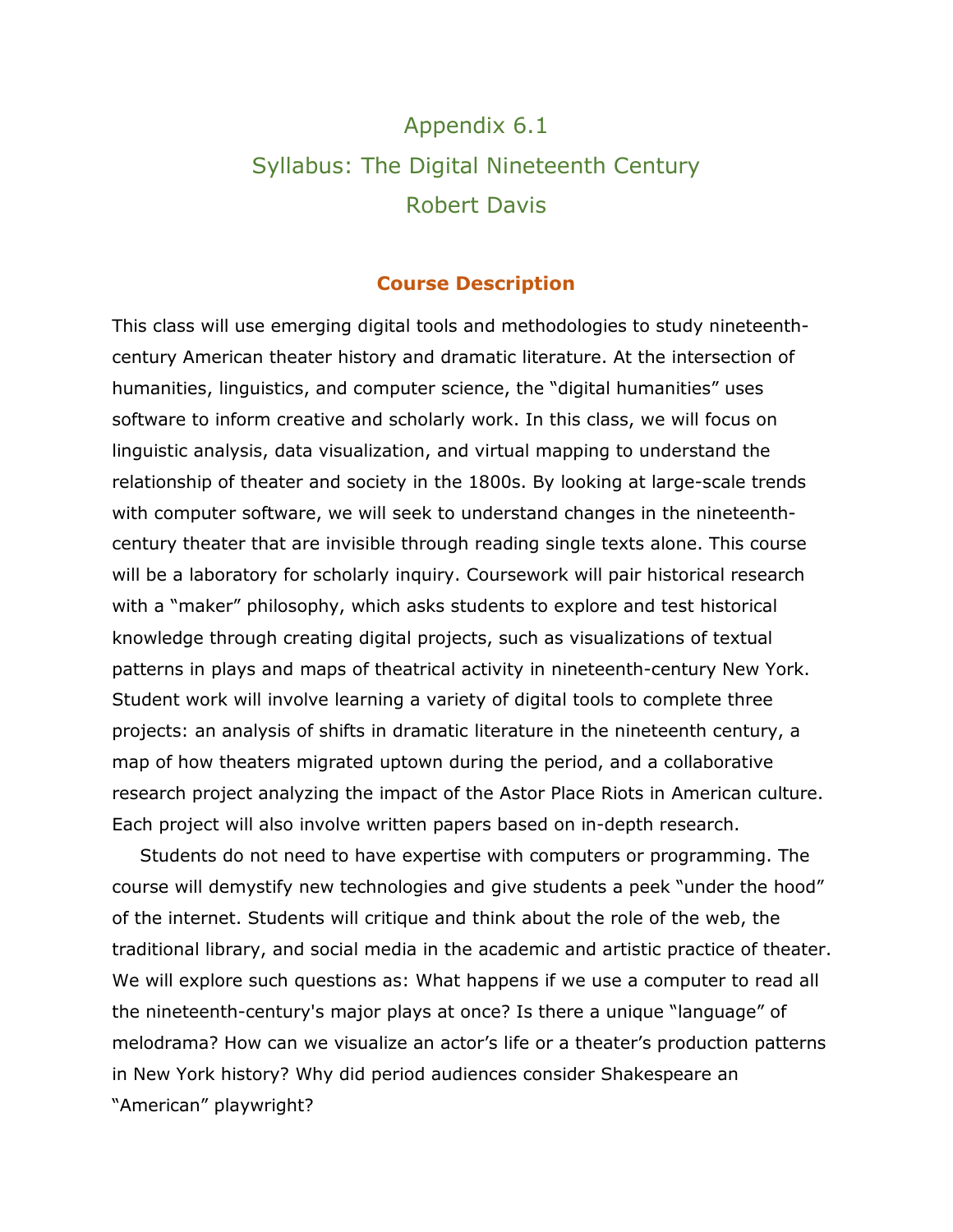## **Course Objectives**

- 1. To see how cutting-edge technology can inform how we study and make theater.
- 2. To discover how American theater was embedded in American cultural and social changes by looking at history through new perspectives.
- 3. To gain proficiency in several digital tools and employ them as paths to creativity and academic insight.
- 4. To develop critical skills to research, identify key data, and present findings in unique and insightful ways.
- 5. To expand our horizons of how computers and theater come together.

## **Description of Assignments**

| Class Participation                                                              | 10% |                                |
|----------------------------------------------------------------------------------|-----|--------------------------------|
| Critique of Digital Project                                                      | 10% | $2-3$ pages                    |
| As a culmination to our initial section surveying digital projects, choose one   |     |                                |
| recent project. What contribution is it trying to make to the field? Is it       |     |                                |
| successful? What could be improved?                                              |     |                                |
| Text Minding and Analysis Paper                                                  |     | $15\%$ 3-4 pages               |
| Working with a partner, you will create a corpus of plays, books, or articles to |     |                                |
| analyze using the tools we have covered in class. Your paper will discuss your   |     |                                |
| process using the tools and discuss what you learned from a "distant reading" of |     |                                |
| the texts.                                                                       |     |                                |
| Mapping Project                                                                  | 20% | 2 pages + $map$ + presentation |
| In this assignment, you will work to create a map related to the topics we have  |     |                                |
| covered. The map, created in Google Maps, should be annotated and have an        |     |                                |
| accompanying paper and presentation. Possible topics include tracking an actor's |     |                                |
| career, looking at theaters and other buildings in a city, or charting locations |     |                                |
| mentioned in a series of plays.                                                  |     |                                |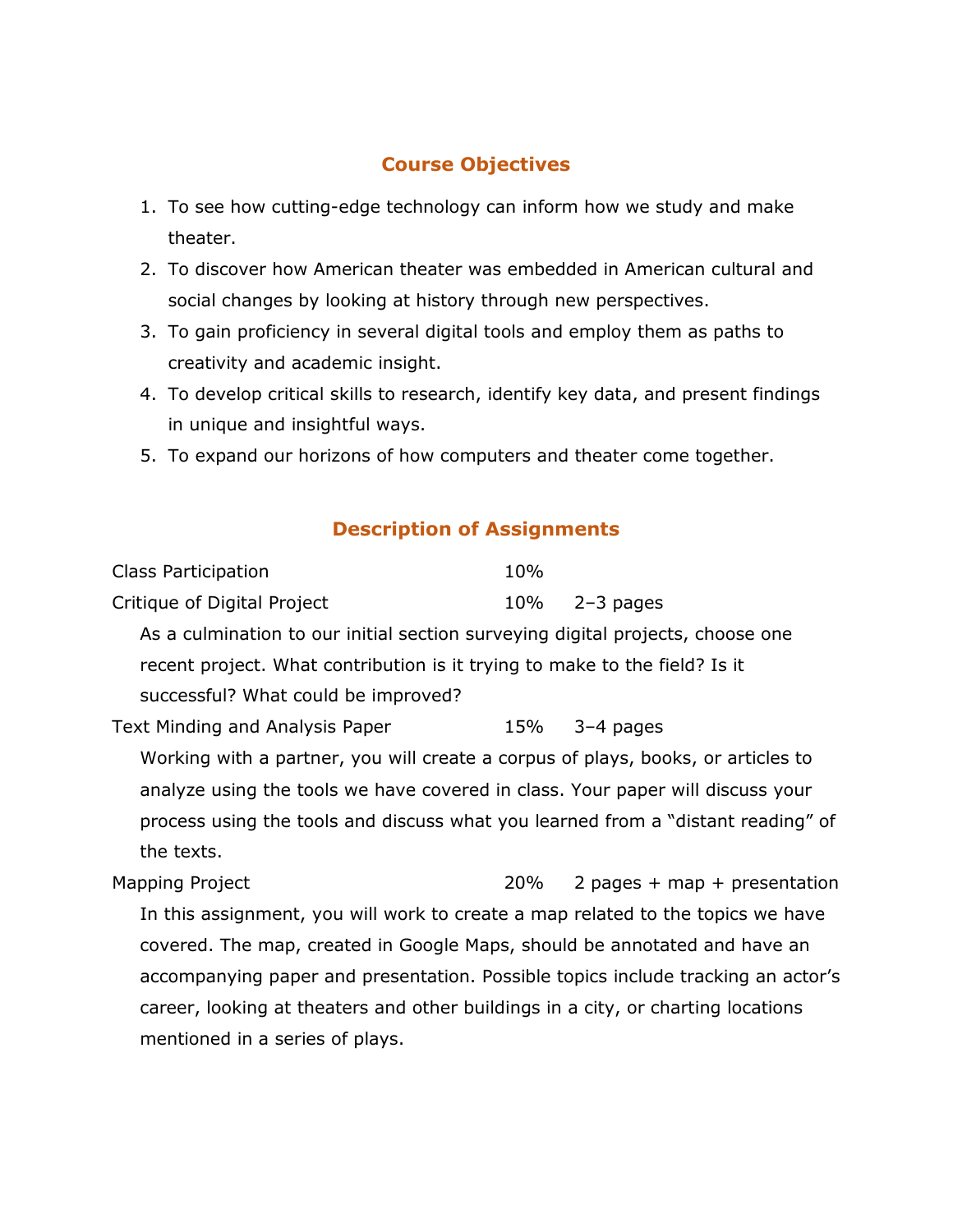Network Analysis 20% 2 pages + visualization For this visualization project, you will prepare data to use for a network diagram and analyze and discuss the connections you have made. Research Project and Poster Presentation 25% 15–17 pages For the final project, you and a partner will propose a digital research project, establish a methodology, and create a poster presentation for the class. You will pitch an idea to the class, and you will each write a paper assessing your workflow, analyzing your findings, and describing the potential for further research.

## **Schedule of Readings and Assignments**

#### **Week One: Introduction to the Course**

- Lawrence Levine, "William Shakespeare and the American People"
- Franco Moretti, "Big Data Meets the Bard," *Financial Times*, June 15, 2013, <http://www.ft.com/cms/s/2/fb67c556-d36e-11e2-b3ff-00144feab7de.html>

## **Week Two: What Are the Digital Humanities?**

- Patricia Cohen, ["Humanities 2.0: Digital Keys for Unlocking the Humanities'](http://www.nytimes.com/2010/11/17/arts/17digital.html?ref=humanities20)  [Riches,](http://www.nytimes.com/2010/11/17/arts/17digital.html?ref=humanities20)" *New York Times*, November 16, 2010, <http://www.nytimes.com/2010/11/17/arts/17digital.html?ref=humanities20>
- Ted Underwood, "Seven Ways Humanists Are Using Computers to Understand Texts," *The Stone and the Shell* (Blog), June 4, 2015, [https://tedunderwood.com/2015/06/04/seven-ways-humanists-are-using](https://tedunderwood.com/2015/06/04/seven-ways-humanists-are-using-computers-to-understand-text/)[computers-to-understand-text/](https://tedunderwood.com/2015/06/04/seven-ways-humanists-are-using-computers-to-understand-text/)
- David Saltz, "Performing Arts" in *A Companion to Digital Humanities*, <http://www.digitalhumanities.org/companion/>
- Louisa Medina, The Last Days of Pompeii (Literature Online)

## **Week Three: Introduction to Text Analysis**

DUE: Paper #1

• Kim Sturgess, Shakespeare and the American Nation (selections)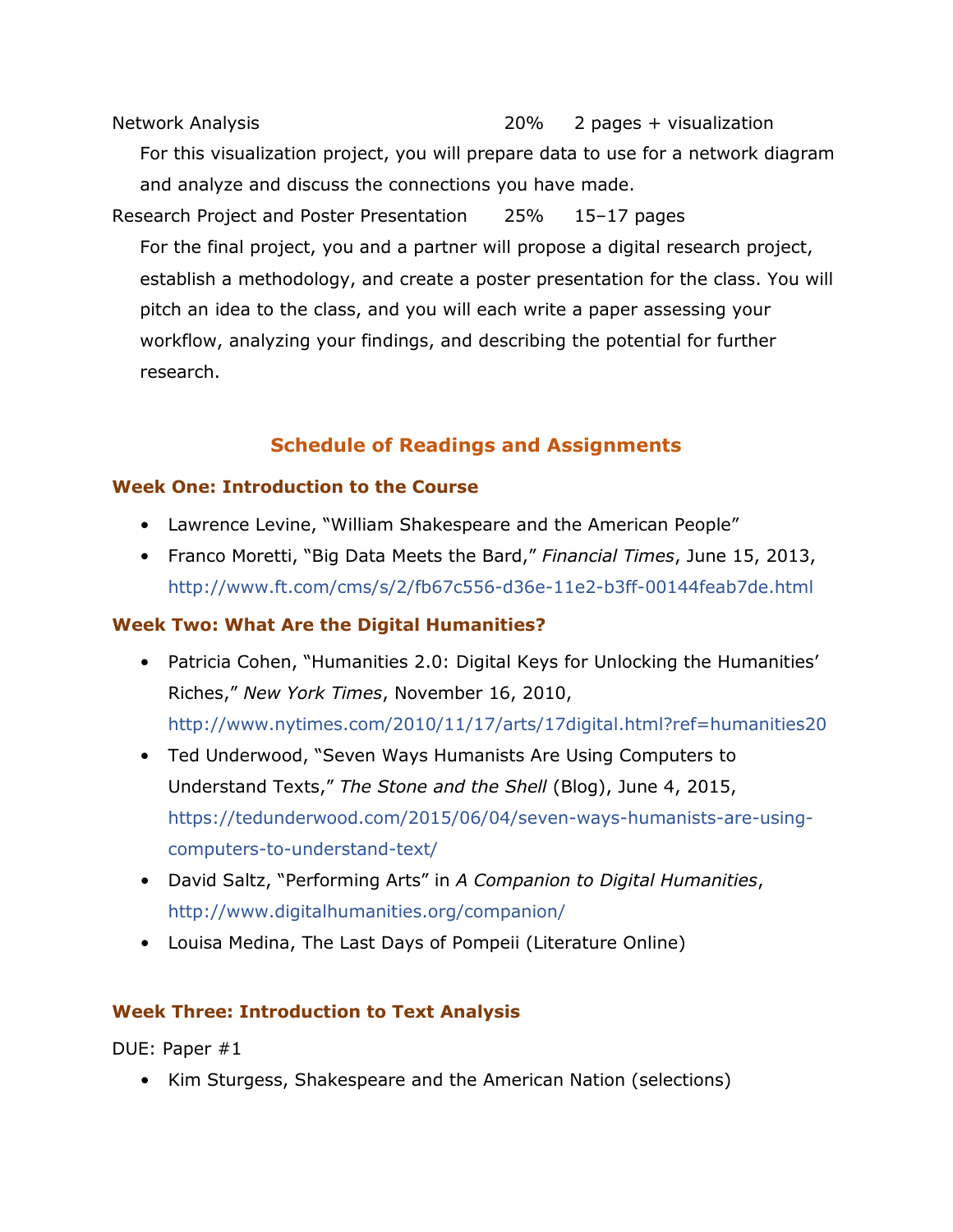- Stephen Ramsay, "The Hermeneutics of Screwing Around; or What You Do with a Million Books," in *PastPlay: Teaching and Learning History with Technology*, [http://quod.lib.umich.edu/d/dh/12544152.0001.001/1:5/-](http://quod.lib.umich.edu/d/dh/12544152.0001.001/1:5/--pastplay-teaching-and-learning-history-with-technology?g=dculture;rgn=div1;view=fulltext;xc=1) [pastplay-teaching-and-learning-history-with](http://quod.lib.umich.edu/d/dh/12544152.0001.001/1:5/--pastplay-teaching-and-learning-history-with-technology?g=dculture;rgn=div1;view=fulltext;xc=1)[technology?g=dculture;rgn=div1;view=fulltext;xc=1](http://quod.lib.umich.edu/d/dh/12544152.0001.001/1:5/--pastplay-teaching-and-learning-history-with-technology?g=dculture;rgn=div1;view=fulltext;xc=1)
- S. Graham, I. Milligan, and S. Weingart, "Basic Text Mining: Word Clouds, Their Limitations, and Moving beyond Them," in *The Historian's Macroscope*
- James Sheridan Knowles, The Hunchback (Literature Online)

## **Week Four: Text Mining: Case Studies**

- Jean-Baptiste Michel et al. "Qualitative Analysis of Culture Using Millions of Books"
- David Hoover, "Quantitative Analysis and Literary Study," in *A Companion to Digital Literary Studies,* [http://digitalhumanities.org/companion/view?docId=blackwell/97814051486](http://digitalhumanities.org/companion/view?docId=blackwell/9781405148641/9781405148641.xml&chunk.id=ss1-6-9&toc.id=0&brand=9781405148641_brand) [41/9781405148641.xml&chunk.id=ss1-6-](http://digitalhumanities.org/companion/view?docId=blackwell/9781405148641/9781405148641.xml&chunk.id=ss1-6-9&toc.id=0&brand=9781405148641_brand) [9&toc.id=0&brand=9781405148641\\_brand](http://digitalhumanities.org/companion/view?docId=blackwell/9781405148641/9781405148641.xml&chunk.id=ss1-6-9&toc.id=0&brand=9781405148641_brand)
- Ben Schmidt, "Making Downton More Traditional," [http://www.prochronism.com/2012/04/making-downton-more](http://www.prochronism.com/2012/04/making-downton-more-traditional.html)[traditional.html](http://www.prochronism.com/2012/04/making-downton-more-traditional.html)
- Maciej Eder and Jan Rybicki, "Go Set a Watchman While We Kill the Mockingbird in Cold Blood,"

[https://sites.google.com/site/computationalstylistics/projects/lee\\_vs\\_capote](https://sites.google.com/site/computationalstylistics/projects/lee_vs_capote)

• Jason Mittell, "Caption Mining at the Crossroads of Digital Humanities and Media Studies," *Just TV*, [https://justtv.wordpress.com/2012/11/30/caption](https://justtv.wordpress.com/2012/11/30/caption-mining-at-the-crossroads-of-digital-humanities-media-studies/)[mining-at-the-crossroads-of-digital-humanities-media-studies/](https://justtv.wordpress.com/2012/11/30/caption-mining-at-the-crossroads-of-digital-humanities-media-studies/)

## **Week Five: Mid-Century Changes and Transformations**

DUE: Dramatic Literature Roundtable: choose a play from a list to read and summarize for the class with a one- to two-page paper

• Richard Butsch, "Knowledge and the Decline of Audience Sovereignty," in *The Making of American Audiences*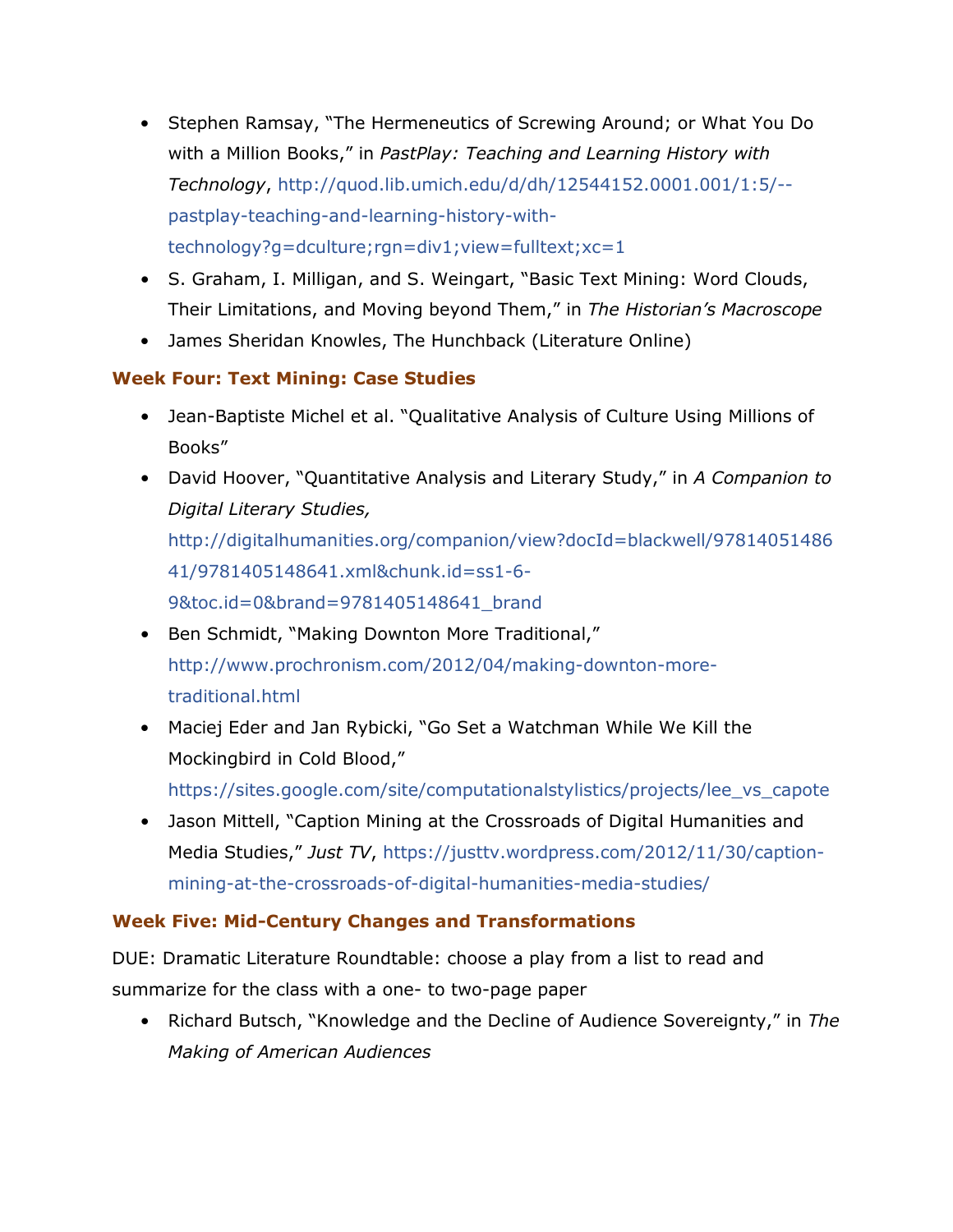- "Matinee Ladies: Re-Gendering Theatre Audiences," in *The Making of American Audiences*
- Angela Serratore, "Post Secrets," <http://laphamsquarterly.org/roundtable/post-secrets>

## **Week Six: Introduction to Mapping**

DUE: Text Mining and Analysis Paper

- Browse: [https://en.wikipedia.org/wiki/History\\_of\\_cartography](https://en.wikipedia.org/wiki/History_of_cartography)
- Read: [http://www.smithsonianmag.com/history/maps-reveal-slavery](http://www.smithsonianmag.com/history/maps-reveal-slavery-expanded-across-united-states-180951452/?no-ist)[expanded-across-united-states-180951452/?no-ist](http://www.smithsonianmag.com/history/maps-reveal-slavery-expanded-across-united-states-180951452/?no-ist)
- Explore:<http://dsl.richmond.edu/emancipation/>

## **Week Seven: Mapping Cases Studies**

- Andrew J. Torget and Jon Christensen, "Mapping Texts: Visualizing Historical American Newspapers" *Journal of Digital Humanities*, [http://journalofdigitalhumanities.org/1-3/mapping-texts-project-by-andrew](http://journalofdigitalhumanities.org/1-3/mapping-texts-project-by-andrew-torget-and-jon-christensen/)[torget-and-jon-christensen/](http://journalofdigitalhumanities.org/1-3/mapping-texts-project-by-andrew-torget-and-jon-christensen/)
- Alissa Walker, "There Is No Such Thing as an Unbiased Map," *Gizmodo*, December 5, 2014, [http://gizmodo.com/there-is-no-such-thing-as-an](http://gizmodo.com/there-is-no-such-thing-as-an-unbiased-map-1665946307)[unbiased-map-1665946307](http://gizmodo.com/there-is-no-such-thing-as-an-unbiased-map-1665946307)
- Mary Henderson, *The City and the Theatre* (selections)

## **Week Eight: Mapping Project**

DUE: Mapping Project and Presentation

• Anne Kelly Knowles and Amy Hillier, Placing History: How Maps, Spatial Data, and GIS Are Changing Historical Scholarship (selections)

## **Week Nine: Networks: Theory and Application in Literature and History**

- Moretti, "Network Theory, Plot Analysis," *New Left Review*, <http://litlab.stanford.edu/LiteraryLabPamphlet2.pdf>
- S. Graham, I. Milligan, and S. Weingart, "Networks in Historical Research," in *The Historian's Macroscope*
- James Herne, *Margaret Fleming* (ProQuest Literature Online Database)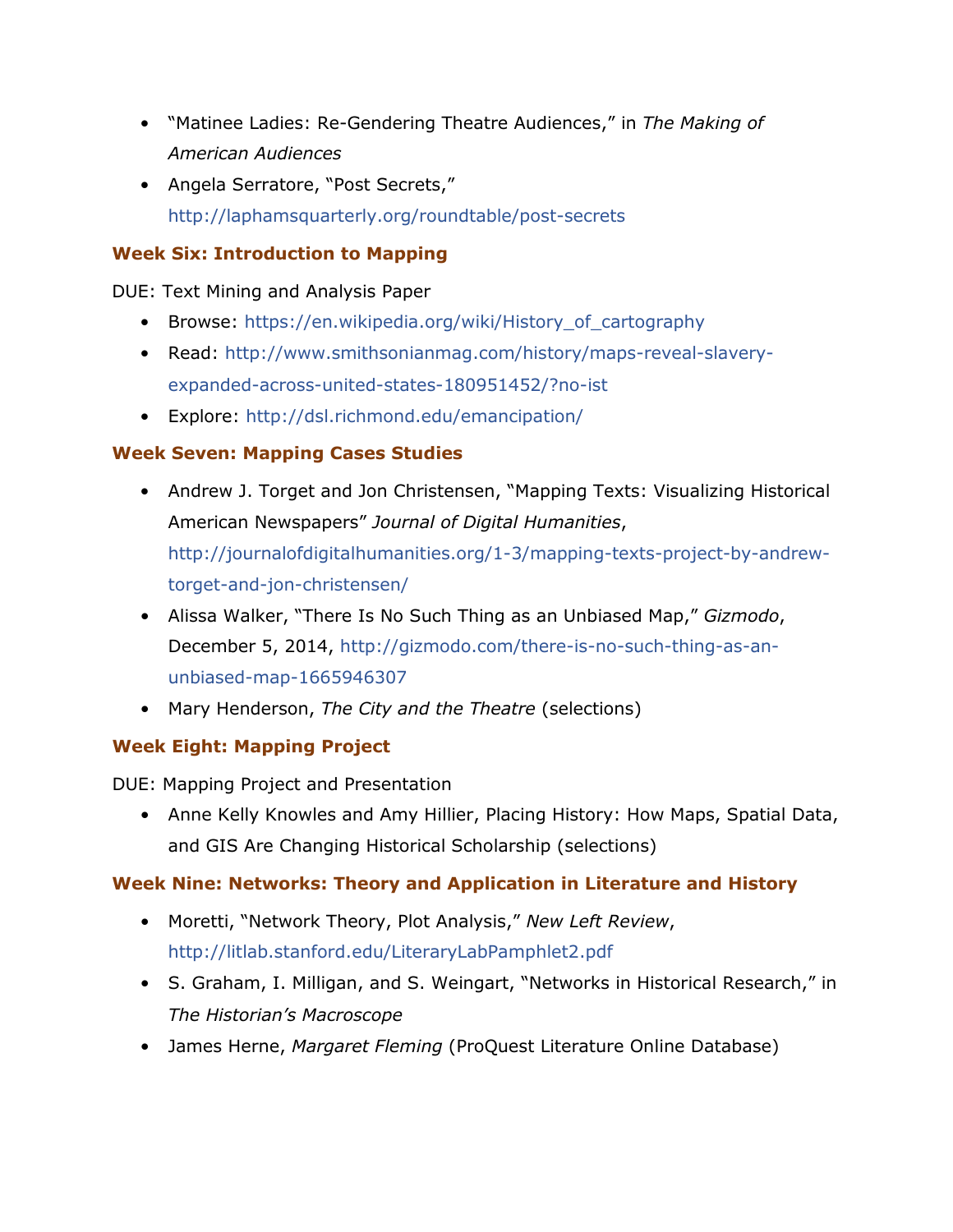• "The Octopus and the Matinee Girl," from Schweitzer, *When Broadway Was the Runway: Theater, Fashion, and American Culture,* [http://www.boweryboyshistory.com/2014/12/maude-adams-fashion-icon](http://www.boweryboyshistory.com/2014/12/maude-adams-fashion-icon-and-americas.html)[and-americas.html](http://www.boweryboyshistory.com/2014/12/maude-adams-fashion-icon-and-americas.html)

## **Week Ten: Networks**

- Kieran Healy, "Using Metadata to Find Paul Revere," *Kieran Healey* (blog), June 9, 2013, [http://kieranhealy.org/blog/archives/2013/06/09/using](http://kieranhealy.org/blog/archives/2013/06/09/using-metadata-to-find-paul-revere/)[metadata-to-find-paul-revere/](http://kieranhealy.org/blog/archives/2013/06/09/using-metadata-to-find-paul-revere/)
- Ryan Cordell, "Viral Textuality in Nineteenth-Century US Newspaper Exchanges," in *Virtual Victorians: Networks, Connections, Technologies*
- Manuel Lima, "Decoding Networks," in Visual Complexity: Mapping Patterns of Information

## **Week Eleven: Networks Continued**

DUE: Network Analysis Project

• Cyrus Edson, "Do We Live Too Fast?" (JSTOR)

## **Week Twelve: Digital Cultures**

• Alexis C. Madrigal, "How Netflix Reverse Engineered Hollywood," *The Atlantic*, January 2, 2014,

[http://www.theatlantic.com/technology/archive/2014/01/how-netflix](http://www.theatlantic.com/technology/archive/2014/01/how-netflix-reverse-engineered-hollywood/282679/)[reverse-engineered-hollywood/282679/](http://www.theatlantic.com/technology/archive/2014/01/how-netflix-reverse-engineered-hollywood/282679/)

- Jamie Condliff, "Even If You Don't Use Social Networks, They Still Know Stuff about You," *Gizmodo*, October 7, 2014, [http://gizmodo.com/even-if-you](http://gizmodo.com/even-if-you-dont-use-social-networks-they-still-know-s-1643246882)[dont-use-social-networks-they-still-know-s-1643246882](http://gizmodo.com/even-if-you-dont-use-social-networks-they-still-know-s-1643246882)
- George Dvorsky, "The 10 Algorithms That Dominate Our World," *Gizmodo*, May 22, 2014, [http://io9.com/the-10-algorithms-that-dominate-our-world-](http://io9.com/the-10-algorithms-that-dominate-our-world-1580110464)[1580110464](http://io9.com/the-10-algorithms-that-dominate-our-world-1580110464)

## **Week Thirteen: Project Pitch**

DUE: Project Pitch

• William Gillette, *Sherlock Holmes* [http://www.diogenes](http://www.diogenes-club.com/sherlockplay.htm)[club.com/sherlockplay.htm](http://www.diogenes-club.com/sherlockplay.htm)